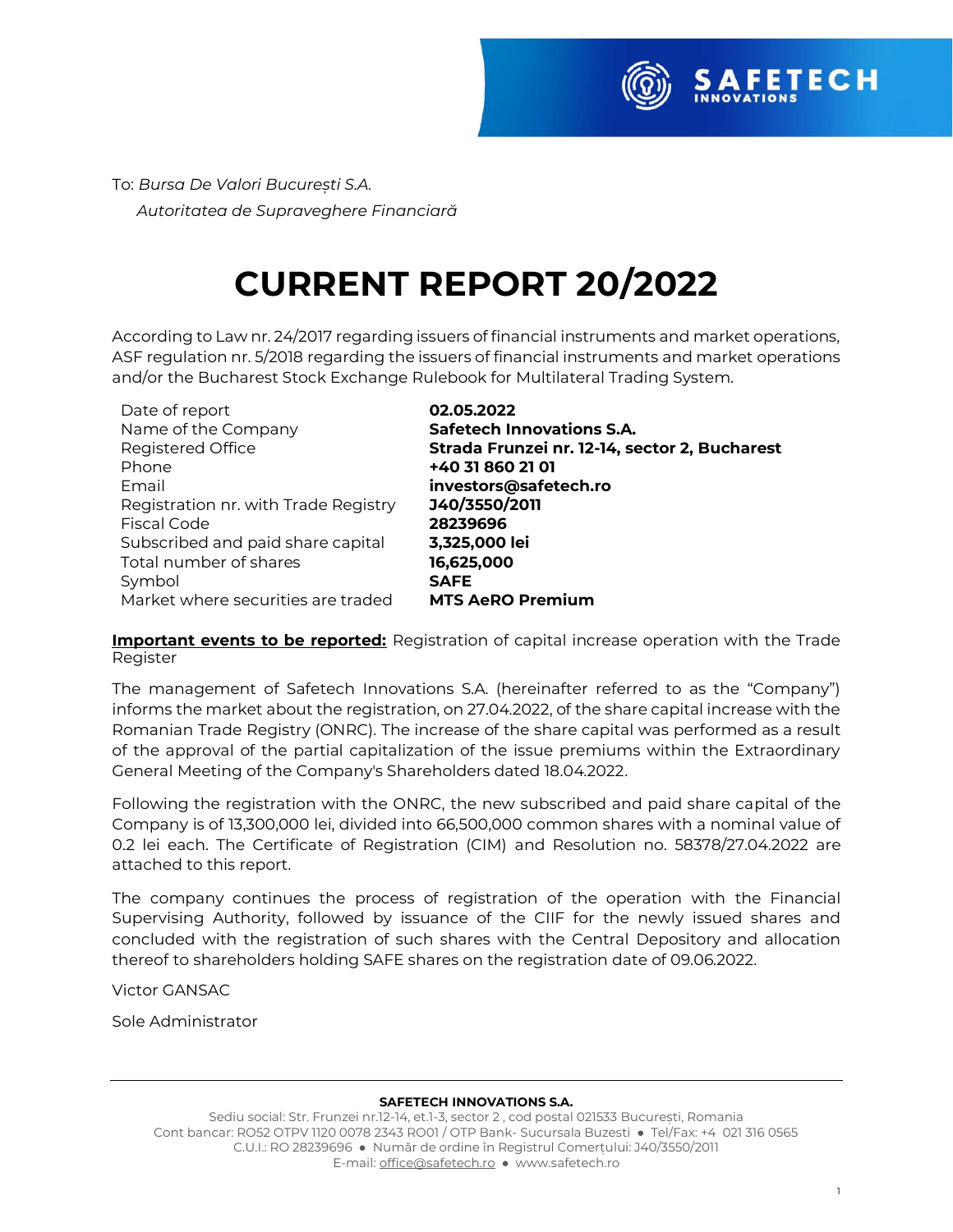## MINISTERUL JUSTIȚIEI - OFICIUL NAȚIONAL AL REGISTRULUI COMERȚULUI OFICIUL REGISTRULUI COMERȚULUI de pe lângă TRIBUNALUL BUCUREȘTI

Exemplar nr: 1

#### **CERTIFICAT** DE ÎNREGISTRARE MENȚIUNI

Număr de ordine în registrul comerțului J40/3550/2011 Cod unic de înregistrare 28239696 Identificator unic la nivel european ROONRC.J40/3550/2011

Mențiunea nr. 303907 din 26.04.2022 privind înregistrarea modificării actului constitutiv al SAFETECH INNOVATIONS S.A.

cuprinse în decizia consiliului de administrație nr. 1 din 18.04.2022, hotărârea adunării generale extraordinare a acționarilor din 18.04.2022, hotărârea adunării generale ordinare a acționarilor din 18.04.2022 este înscrisă în registrul comerțului la data de 28.04.2022 în baza rezoluției nr. 58378 din 27.04.2022.

Data eliberarii: 28.04.2022 Anexe: Rezoluție

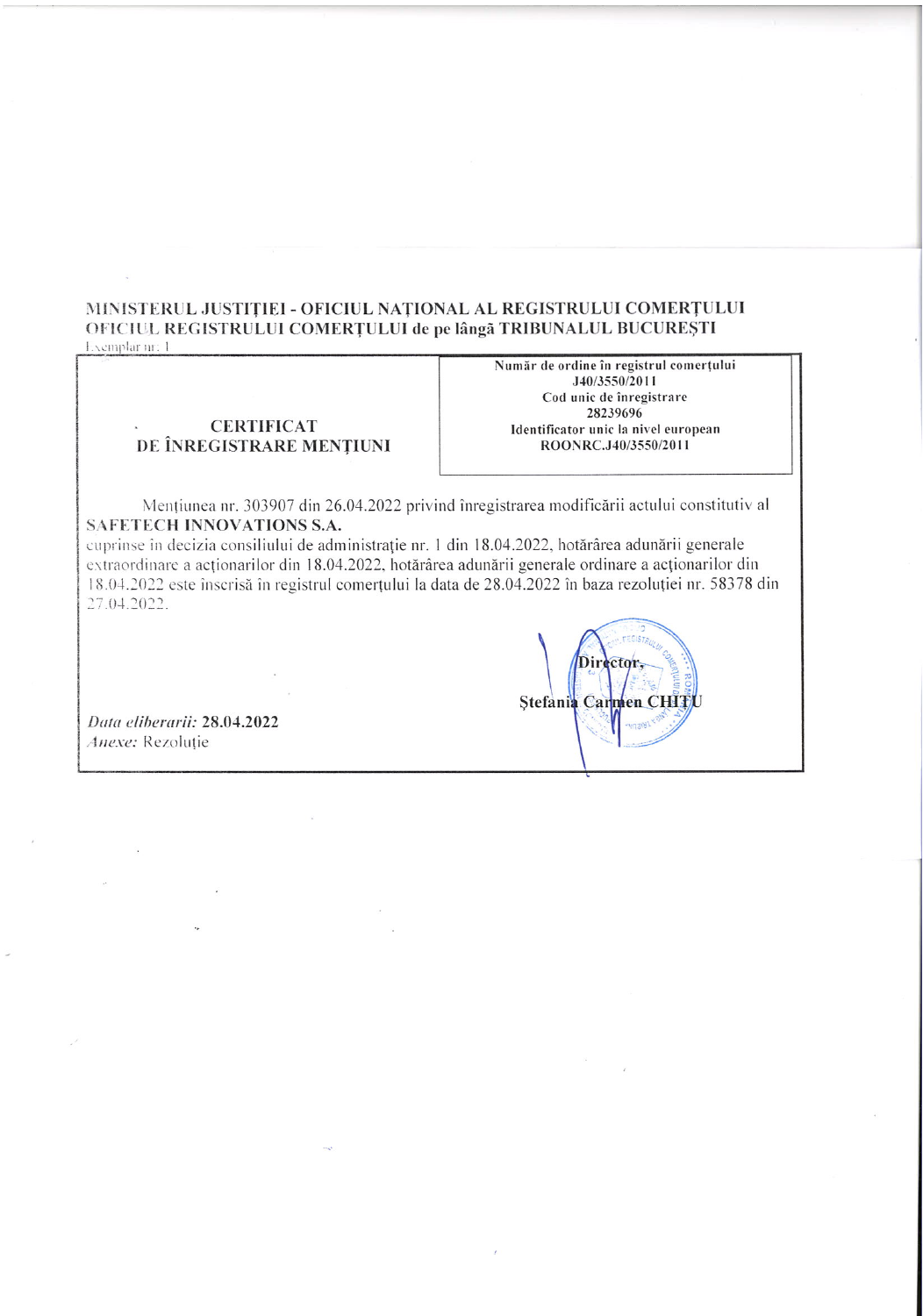#### J40/3550/2011 EUID - ROONRC.J40/3550/2011 CUI - 28239696

### **ROMÂNIA** MINISTERUL JUSTIȚIEI OFICIUL NATIONAL AL REGISTRULUI COMERTULUI Oficiul Registrului Comerțului de pe lângă Tribunalul București DOSAR NR. 303907/26.04.2022 REZOLUTIA nr. 58378 /27.04.2022 Pronuntată în ședința din data de: 27.04.2022

Iuliana Robu - PERSOANA DESEMNATA conform art. 11 alin. (1) din O.U.G. nr. 116/2009 pentru instituirea unor măsuri privind activitatea de înregistrare în registrul comerțului, aprobată cu modificări și completări prin Legea nr. 84/2010, cu modificările și completările ulterioare,

Pe rol fiind solutionarea cererii de înregistrare nr. 303907 din data de 26.04.2022 pentru SAFETECH INNOVATIONS S.A., cod unic de înregistrare: 28239696, număr de ordine în registrul comertului: J40/3550/2011, identificator unic la nivel european: ROONRC.J40/3550/2011.

#### PERSOANA DESEMNATĂ

Asupra cererii de fată:

Prin cererea înregistrată sub nr. 303907 din data de 26.04.2022 s-a solicitat, înregistrarea în registrul comertului a unor modificări referitoare la: capital social; termen vărsare capital; număr acțiuni; alte mențiuni; modificare date acționari persoane fizice; listă acționari; numire, modificare date persoane împuternicite; durată societate.

În susținerea cererii au fost depuse înscrisurile menționate în cererea de înregistrare.

Examinând înscrisurile mentionate PERSOANA DESEMNATĂ, constatând că sunt îndeplinite cerințele legale, în conformitate cu art. 1,2 și 6 din O.U.G. 116/2009, aprobată cu modificări și completări prin Legea nr. 84/2010, cu modificările ulterioare, ale Legii societăților nr. 31/1990, republicată, cu modificările și completările ulterioare, ale Legii nr. 26/1990 privind registrul comertului, republicată, cu modificările și completările ulterioare, precum și ale Legii 359/2004 cu modificările și completările ulterioare urmează a admite prezenta cerere privind înregistrarea în registrul comerțului a modificărilor solicitate.

#### PENTRU ACESTE MOTIVE ÎN CONDITIILE LEGII **DISPUNE**

Admite cererea de înregistrare așa cum a fost formulată și dispune înregistrarea în registrul comerțului a mențiunilor cu privire la: capital social; termen vărsare capital; număr acțiuni; alte mențiuni; modificare date acționari persoane fizice; listă acționari; numire, modificare date persoane împuternicite; durată societate, potrivit datelor din: Decizia consiliului de administrație nr. 1 din 18.04.2022; Hotărârea adunării generale extraordinare a acționarilor din 18.04.2022; Hotărârea adunării generale ordinare a acționarilor din 18.04.2022; depunerea actului constitutiv actualizat.

Dispune publicarea în Monitorul Oficial al României, Partea a IV-a, a urmatoarelor acte: Decizia consiliului de administrație nr. 1 din 18.04.2022, Hotărârea adunării generale extraordinare a acționarilor din 18.04.2022, Hotărârea adunării generale ordinare a acționarilor din 18.04.2022 și a notificării privind depunerea la oficiul registrului comerțului a actului constitutiv actualizat.